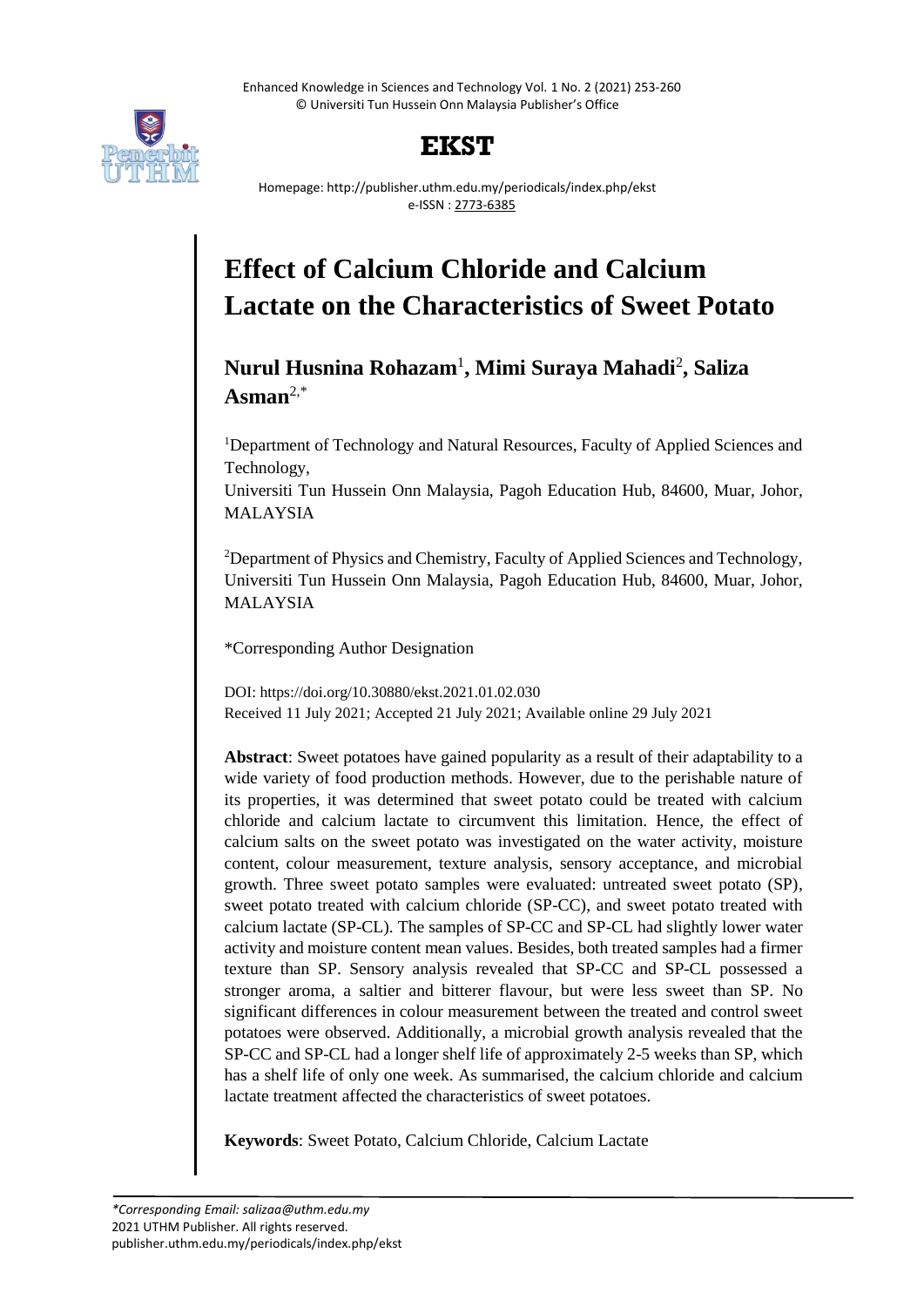#### **1. Introduction**

Sweet potato is a tuberous root plant that grows throughout the world's tropical, subtropical, and warm temperature regions [1]. Sweet potatoes are high in dietary fibre, minerals, vitamins, and phytochemicals. Although sweet potato is extremely popular in the food industry, it has a high moisture content due to its susceptibility to spoilage microorganisms, which contributes to its shelf life after harvest. Numerous methods, such as drying and chemical methods [2], have been studied to keep it from spoiling rapidly. The methods, however, continue to affect flavour and texture. For instance, when the sweet potato is subjected to thermal processing such as oven drying, hot air, boiling, or blanching, the texture of the sweet potato will change [3]. The characteristics of sweet potatoes is crucial to ensure the made-up products have a long shelf life and good sensory acceptance. Therefore, many alternative techniques for post-harvest food treatment are studied to ensure the preservation of texture and shelflife [4].

Several studies have been conducted on the application of calcium salts to soil products, which are used primarily for protection or possibly to increase the product's firmness [5-7]. In addition, calcium salts help to extend the useful life of soil products by preventing them from scorching and providing immovability to their structure. It affects tissue immobility because it can reinforce the cell divider by preventing the free carboxylic gathering of gelatine chains framing cross-connections or spans while also preserving the underlying and useful respectability of films [8]. Recent research conducted by Yu et al. (2018) [9] studied the application of high-pressure processing and soaking in calcium salts for fresh-cut carrots which resulted in a 9-day storage period for fresh-cut carrots treated with calcium chloride. Liu et al. (2020) [10] had discussed calcium chloride and calcium lactate can enhance the hardness of potato slices after boiling. These researches indicated the potential of calcium salts with different techniques for different fruit and vegetables.

In this study, the effect of sweet potatoes treated with calcium salts which are calcium chloride and calcium lactate was explored. The water activity, moisture content, colour measurement, texture analysis, sensory acceptance, and microbial growth of the samples were investigated to assess the quality of sweet potatoes treated with both calcium salts. Three samples were prepared included untreated sweet potato (SP) as a control sample, sweet potato treated with calcium chloride (SP-CC), and sweet potato treated with calcium lactate (SP-CL) for this study.

#### **2. Materials and Methods**

#### 2.1 Materials

Sweet potatoes, calcium chloride and calcium lactate (both calcium salts are food grade) are materials that were used in this study. Several instruments included water activity meter (AquaLab LITE-Decagon, USA), moisture analyzer (MX-50 A&D, Japan), texture analyzer (CT3, Brookfield, MA, USA), and colour flex (Miniscan EZ, Hunter Lab, USA) were utilised in this study.

#### 2.2 Sample preparation

The sweet potatoes were purchased and stored at 4 ºC before utilising them. In the preparation, the sweet potato samples were cleaned with tap water. Then, cut it in a round shape that has a thickness of  $\pm 0.5$  cm and a length of about  $\pm 5$  cm as shown in Figure 1. After that, the sweet potato has undergone treatment with calcium salts. Three categories of samples were prepared which are untreated sweet potato (SP) as a control sample, sweet potato treated with calcium chloride (SP-CC), and sweet potato treated with calcium lactate (SP-CL). SP-CC and SP-CL were soaked identically in each calcium salt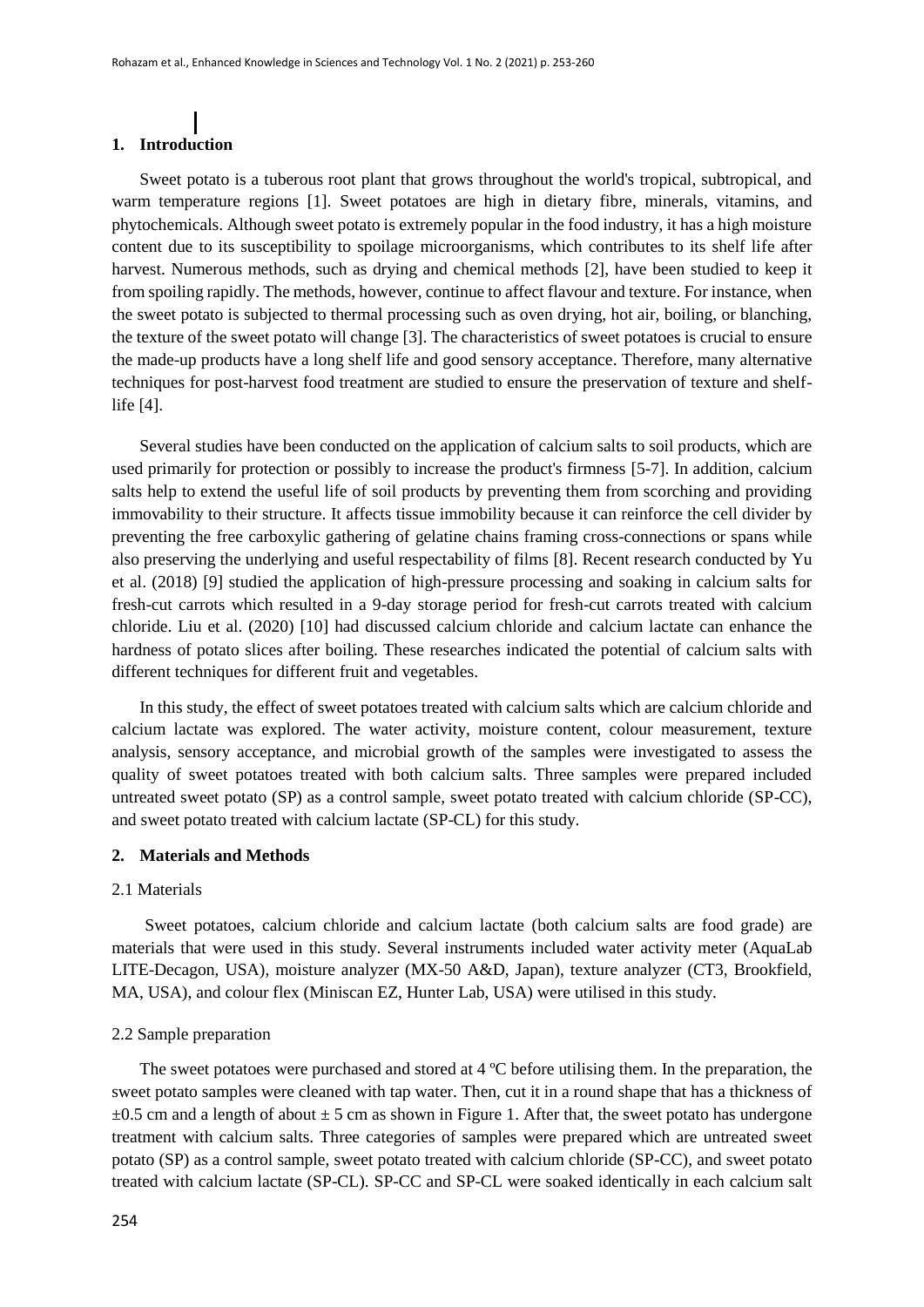solution for 1 hour at ambient temperature. Then, the sweet potato samples were undergone a boiling process which is a thermal treatment process chosen. Finally, the quality assessment for sweet potatoes was conducted and observed [10].



**Figure 1: Illustration shape of treated sweet potato**

#### 2.3 Water activity

A fast water activity meter was used to determine the water activity of samples. To begin, a calibration of the water activity meter was required prior to testing. A slice of sweet potato was put in a small plastic cup, not more than halfway full, then placed in the base of an airtight test chamber. Following that, the samples were sealed with the measuring head and then with the base to create an airtight seal. Three replicates of each sample were determined and water activity values for each sample were recorded.

#### 2.4 Moisture content

A moisture analyser was used to determine the moisture content. 5 g of each sample was located in a moisture analyser at the temperature of 70 °C. The steps were repeated in triplicate for each sample.

#### 2.5 Texture analysis

The texture analysis was evaluated by using a texture analyser. The cylindrical sweet potato slice was pressed with a cylindrical aluminium plate at a constant crosshead speed of 2 mm/s. The texture was expressed as the firmness of its original thickness. Three replicates of each sample were determined.

#### 2.6 Sensory analysis

The sensory assessment of the sliced sweet potatoes samples was analysed using a descriptive test. The descriptive test can be performed by 6 trained panellists. The quantitative descriptive analysis (QDA) was used for measuring the significant differences between sensory descriptors and attributes flavour and textural components of sweet potato. Aroma, mouthfeel, sweet, salty, bitter, colour, after taste, and overall acceptability were evaluated.

#### 2.7 Colour measurement

The colour measurement of samples was identified by using HunterLab with the CIELab system at room temperature. All colour measurements of samples were carried out in triplicate, with L\* (lightness), a\* (redness) and b\* (yellowness) mean values.

#### 2.8 Microbiological analysis

The microbiological analysis was tested by making the sample preparation, spread plates, and then put onto the medium preparation. 10 g of samples were diluted with 500 mL of 2 % peptone water for 2 min under sterile conditions. A series of dilutions were prepared according to the standard method agar (SMA) which were  $10^{-3}$  until  $10^{-5}$ . For each dilution, 1 mL aliquot was taken using aseptically pipetted onto a duplicate petri dish. A spreader was utilised to make the samples distribute evenly on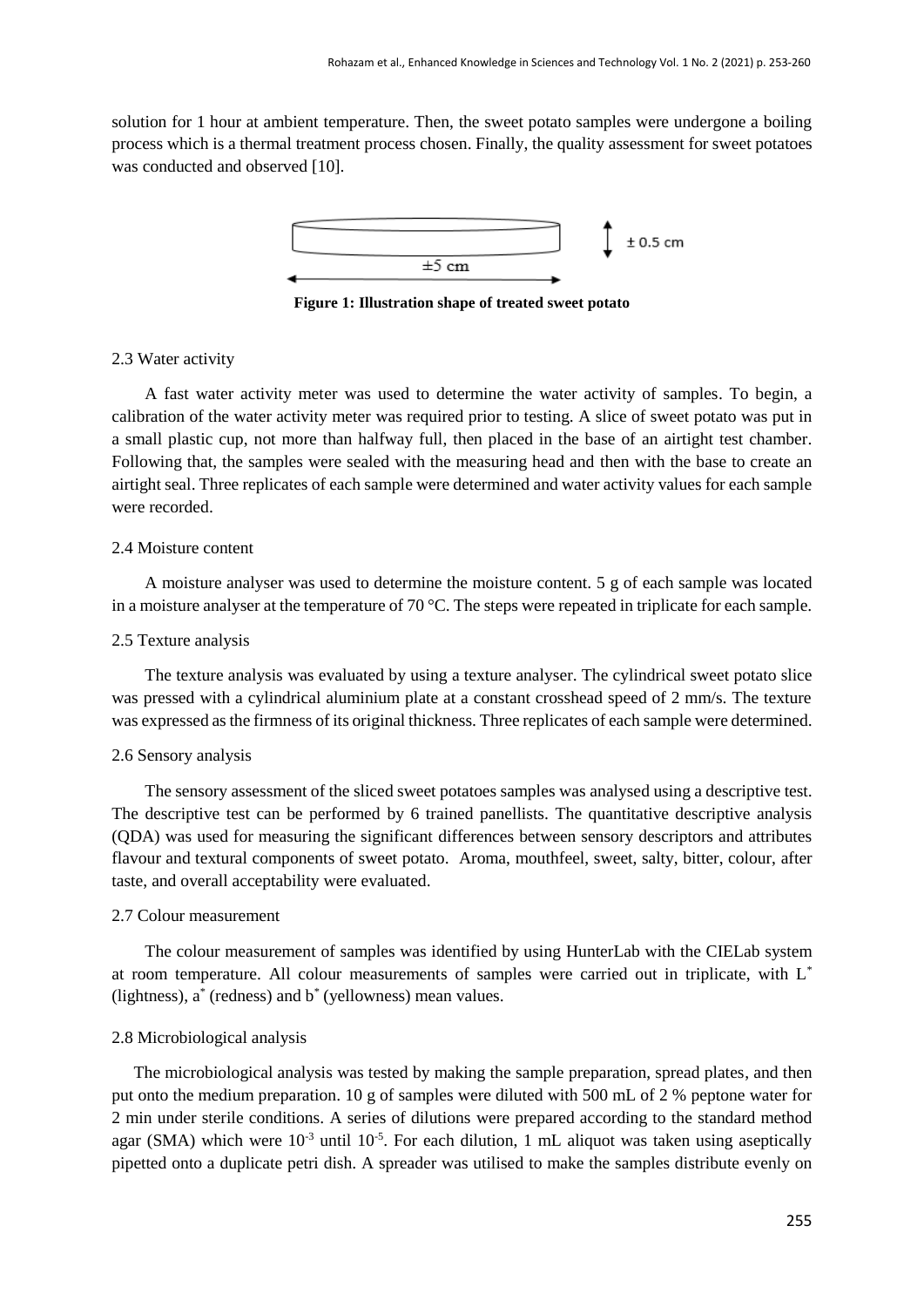the petri dish. To examine the total plate count (TPC), standard method agar was used. Then, this agar would undergo incubation. The incubation condition for TPC was 37 °C for 48 hours. The observations were carried out in Weeks 1, 2, and 5 [11].

#### 2.9 Statistical analysis

The triplicates of experimental results were expressed as the means  $\pm$  standard deviation to show variations in the various experimental. The averages and standard deviation of the means were calculated using Microsoft Excel 2013 (Vista Edition, Microsoft Corporation, USA).

#### **3. Results and Discussion**

#### 3.1 Water activity and moisture content

There is slightly different water activity and moisture content mean values between the control sample (SP) with treated sweet potatoes samples (SP-CC and SP-CL) (Table 1). The SP sample has a water activity mean value of 0.913 **±** 0.003 while the treated sweet potatoes samples; SP-CC and SP-CL samples have water activity mean values of  $0.909 \pm 0.008$  and  $0.916 \pm 0.005$ , respectively. For moisture content, the SP, SP-CC and SP-CL samples have mean values of  $84.32 \pm 0.236$ ,  $82.00 \pm 1.593$ , and  $83.11 \pm 0.751$ , respectively. The treated sweet potatoes samples have slightly lower water activity  $(a_w)$  and moisture content  $(\%)$  than untreated sweet potatoes. It is because the addition of calcium salts into the samples will increase water loss due to osmotic pressure occur that is strongly related to the cell wall effects [12-14].

| Tuble 10 wave activity and monitored content of bu cer potatoeb |                         |  |  |  |
|-----------------------------------------------------------------|-------------------------|--|--|--|
| Water activity $(a_w)$                                          | Moisture content $(\%)$ |  |  |  |
| Mean $\pm$ SD                                                   | Mean $\pm$ SD           |  |  |  |
| $0.913 \pm 0.003$                                               | $84.32 \pm 0.236$       |  |  |  |
| $0.909 \pm 0.008$                                               | $82.00 \pm 1.593$       |  |  |  |
| $0.916 \pm 0.005$                                               | $83.11 \pm 0.751$       |  |  |  |
|                                                                 |                         |  |  |  |

**Table 1: Water activity and moisture content of sweet potatoes**

#### 3.2 Texture Analysis

Table 2 indicated the control sample (SP) has a texture mean value of  $2631.408 \pm 296.5397$ . While sweet potatoes treated with calcium chloride (SP-CC) and calcium lactate (SP-CL) have mean values of  $10715.39 \pm 1198.446$  and  $9289.083 \pm 951.0749$ , respectively. This result indicates that the SP-CC and SP-CL samples require more force to rupture than the SP sample, owing to the fact that negatively charged galacturonic acid residues in pectin form ionic bonds in the presence of calcium. This results in the formation of a calcium-pectate structure, which strengthens cell walls. Calcium was likely to act as a protector, preventing pectin loss from the cell wall [15]. According to Pereira et al. (2007) [12], the firming effect is caused by calcium ions being bound to the cell wall and middle lamella pectin. Also, the calcium absorption by the tissue could provide increased resistance to friction, thereby avoiding rupture and mass loss [16].

Calcium ions and pectin linkages in the cell wall appear to obstruct water evaporation from the structured cells, thus making the cell wall rigid, resulting in cytoplasm shrinkage but with no alteration in the total water content of the fruit or vegetables. In addition, the texture mean value of SP-CC is higher than SP-CL indicated different calcium ions performance between calcium chloride and calcium lactate solution. The calcium chloride formed by the reaction of a strong acid with a strong base, while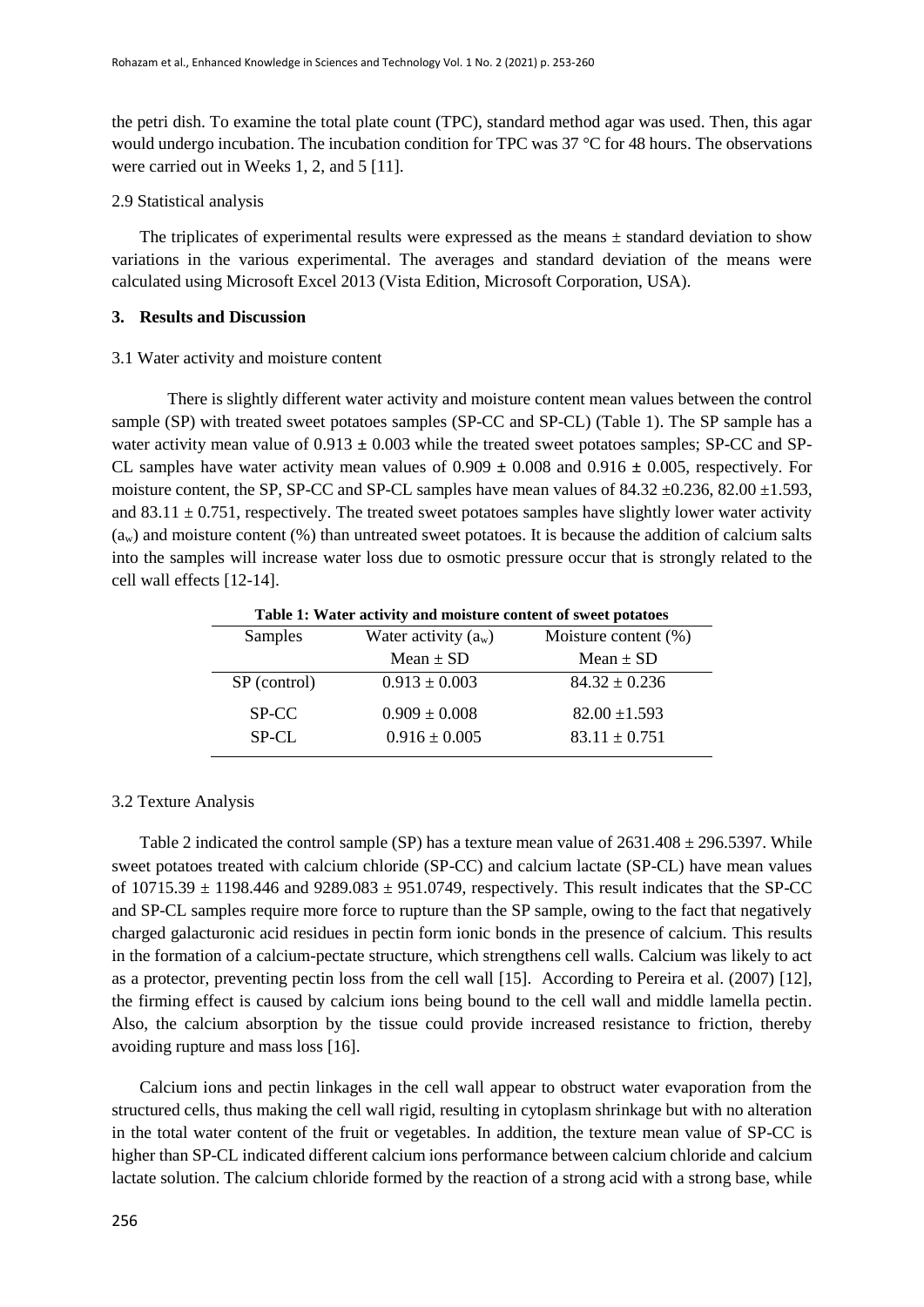the calcium lactate is a salt formed by the reaction of a weak acid with a strong base. Since that, all the calcium ions are dissociated in calcium chloride solution but only some of these ions are available in calcium lactate solution, resulting in a higher amount of free calcium ion available for pectin linkage in SP-CC sample rather than SP-CL [17].

| <b>Table 2: Texture of sweet potatoes</b> |                                    |  |
|-------------------------------------------|------------------------------------|--|
| Samples                                   | Mean of force to puncture $\pm$ SD |  |
| SP                                        | $2631.408 \pm 296.5397$            |  |
| SP-CC                                     | $10715.39 \pm 1198.446$            |  |
| $SP-CI$ .                                 | $9289.083 \pm 951.0749$            |  |

#### 3.3 Sensory analysis

In this study, the sensory testing was done by using the descriptive method. Three studied sweet potatoes were coded as 453, 128, and 143 during experimental analysis represented for SP, SP-CC, and SP-CL samples, respectively. As shown in Figure 2, the calcium salts influenced the sensory evaluation of sweet potatoes. The treated sweet potatoes are less sweet than the control sweet potato. Additionally, calcium salts impart a pleasant aroma to sweet potatoes, where the SP-CL sample produces the strongest aroma, followed by the SP-CC and SP control samples. Furthermore, these calcium salts impart bitterness to the sweet potatoes that are not present in the controlled sweet potato. In terms of after-taste observation, the bitterness of treated sweet potatoes is still can be tasted in the mouth. The overall acceptability result summarised treated sweet potatoes to be the least acceptable. However, the sensory evaluation can be altered during the manufacturing process of food products by adding sweeteners such as honey or sugar or by adding water to dilute the bitter taste [18].



**Figure 2: Sensory evaluation of sweet potatoes; the 453, 128, and 143 codes correspond to SP (control) samples, SP-CC samples, and SP-CL samples, respectively.**

#### 3.4 Colour measurement

The colour measurement analysis (Table 3) tabulated the value of  $L^*$ , a<sup>\*</sup> and  $b^*$  for the SP-CC ( $L^*$  $= 49.20 \pm 1.59$ ,  $a^* = 22.99 \pm 1.89$ , and  $b^* = 32.98 \pm 1.38$ ) and SP-LC (L<sup>\*</sup> = 49.30  $\pm$  1.08,  $a^* = 22.87 \pm 1.08$ 0.84, and  $b^* = 33.73 \pm 0.41$ ) samples are slightly similar to the SP sample ( $L^* = 49.29 \pm 1.73$ ,  $a^* = 23.63$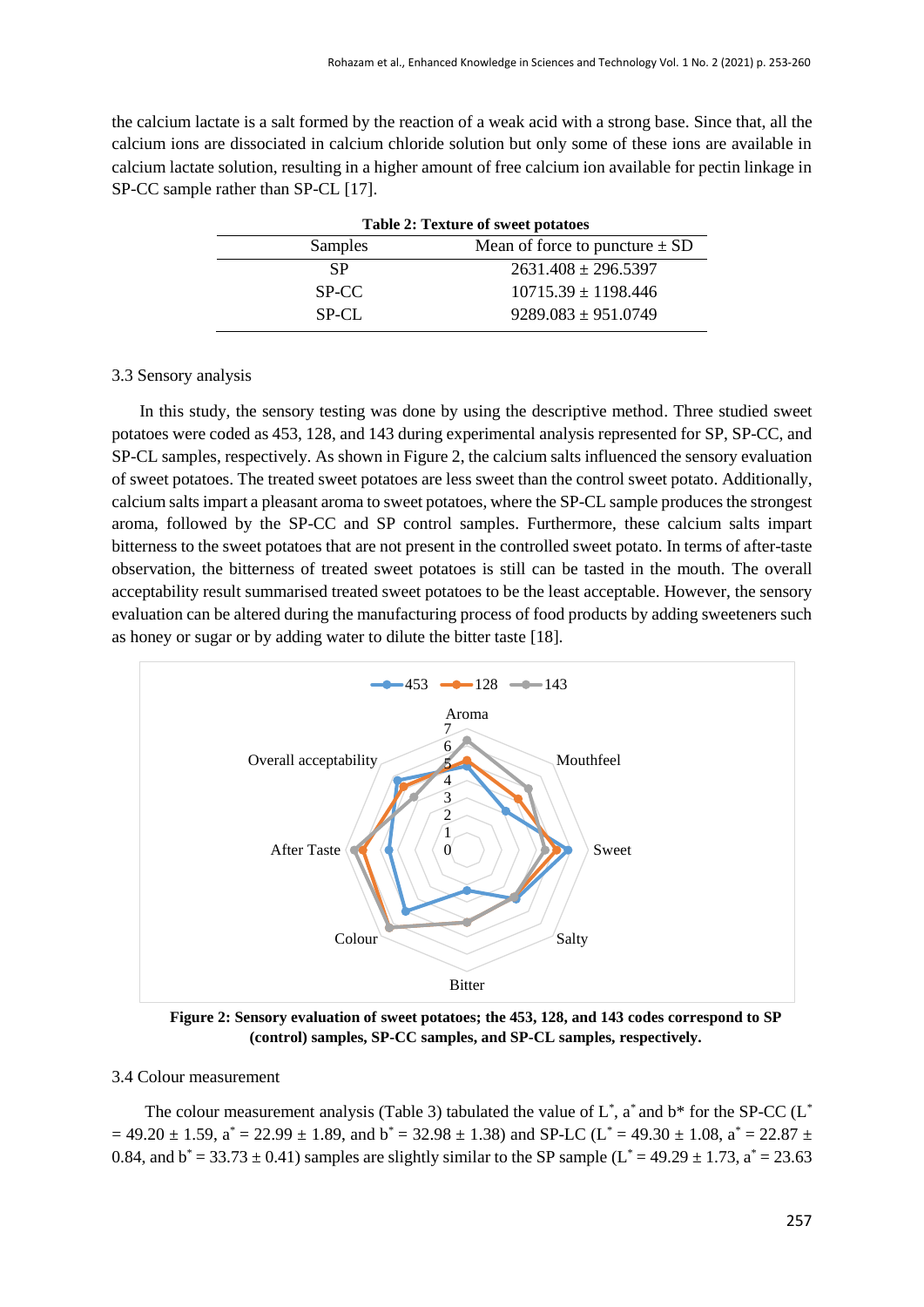$\pm$  1.03, b<sup>\*</sup> = 33.99  $\pm$  0.78). It is because, during calcium impregnation, the colour purity and brightness of fresh fruits and vegetables remained unaltered [16].

| Colour Scales | Samples      | $Mean \pm SD$    |
|---------------|--------------|------------------|
|               | <b>SP</b>    | $49.29 \pm 1.73$ |
| $I^*$         | SP-CC        | $49.20 \pm 1.59$ |
|               | <b>SP-CL</b> | $49.30 \pm 1.08$ |
|               | <b>SP</b>    | $23.63 \pm 1.03$ |
| $a^*$         | SP-CC        | $22.99 \pm 1.89$ |
|               | SP-CL        | $22.87 \pm 0.84$ |
|               | <b>SP</b>    | $33.99 \pm 0.78$ |
| h*            | SP-CC        | $32.98 \pm 1.38$ |
|               | <b>SP-CL</b> | $33.73 \pm 0.41$ |

**Table 3: Colour measurement analysis of the sweet potatoes**

#### 3.5 Microbiological analysis

To determine the shelf life of sweet potatoes treated with calcium salts, the total mould count was evaluated. The total yeast and mould count of the sweet potatoes is shown in Table 4. During the first week, a mould was detected on the SP sample  $(2.0 \times 10^{-3} \pm 1.41)$ , but not on the SP-CC and SP-CL treated sweet potatoes. However, mould growth was started appearing in Week 2 on the SP-CC sample  $(4.0 \times 10^{-3} \pm 28.28)$  in Week 2, while on the SP-CL sample  $(3.0 \times 10^{-3} \pm 2.83)$  in Week 3. This resulted from the effects of moisture content and water activity. The calcium reduces the moisture content and water activity of the sweet potatoes that have been treated. This result indicates that sweet potatoes treated with calcium salts have a survival rate of approximately 2-5 weeks, compared to untreated sweet potatoes, which have a survival rate of only one week. As known, when the moisture content and water activity of food products are low, microbial growth is inhibited, thereby extending the shelf life of the product [19].

| Samples      | Colony-forming unit per millitre (cfu/ml) (Mean $\pm$ SD) |                             |                          |
|--------------|-----------------------------------------------------------|-----------------------------|--------------------------|
|              | Week 1                                                    | Week 2                      | Week 5                   |
| SP (control) | $2.0 \times 10^3 + 1.41$                                  | $3.4 \times 10^2 + 42.43$   | 6.4 x $10^2 \pm 33.94$   |
| SP-CC        | $\qquad \qquad$                                           | $4.0 \times 10^3 \pm 28.28$ | 6.0 x $10^2 \pm 19.80$   |
| SP-CL        | -                                                         |                             | $3.0 \times 10^3 + 2.83$ |

**Table 4: Total yeast and mould colony of sweet potatoes**

#### **4. Conclusion**

This study examined the calcium chloride and calcium lactate effect on the characteristics of sweet potatoes. From the results, no changes occurred in the physical characteristics and colour changes of the sweet potatoes. Additionally, the treatment of calcium salts improved the tissue firmness of sweet potatoes. Due to the antimicrobial effect, the treated sweet potatoes had a shelf life of approximately 2- 5 weeks longer than the untreated sweet potato. It can be concluded that the calcium salt chloride and calcium lactate treatment can preserve the character and extend the shelf life of fresh sweet potatoes.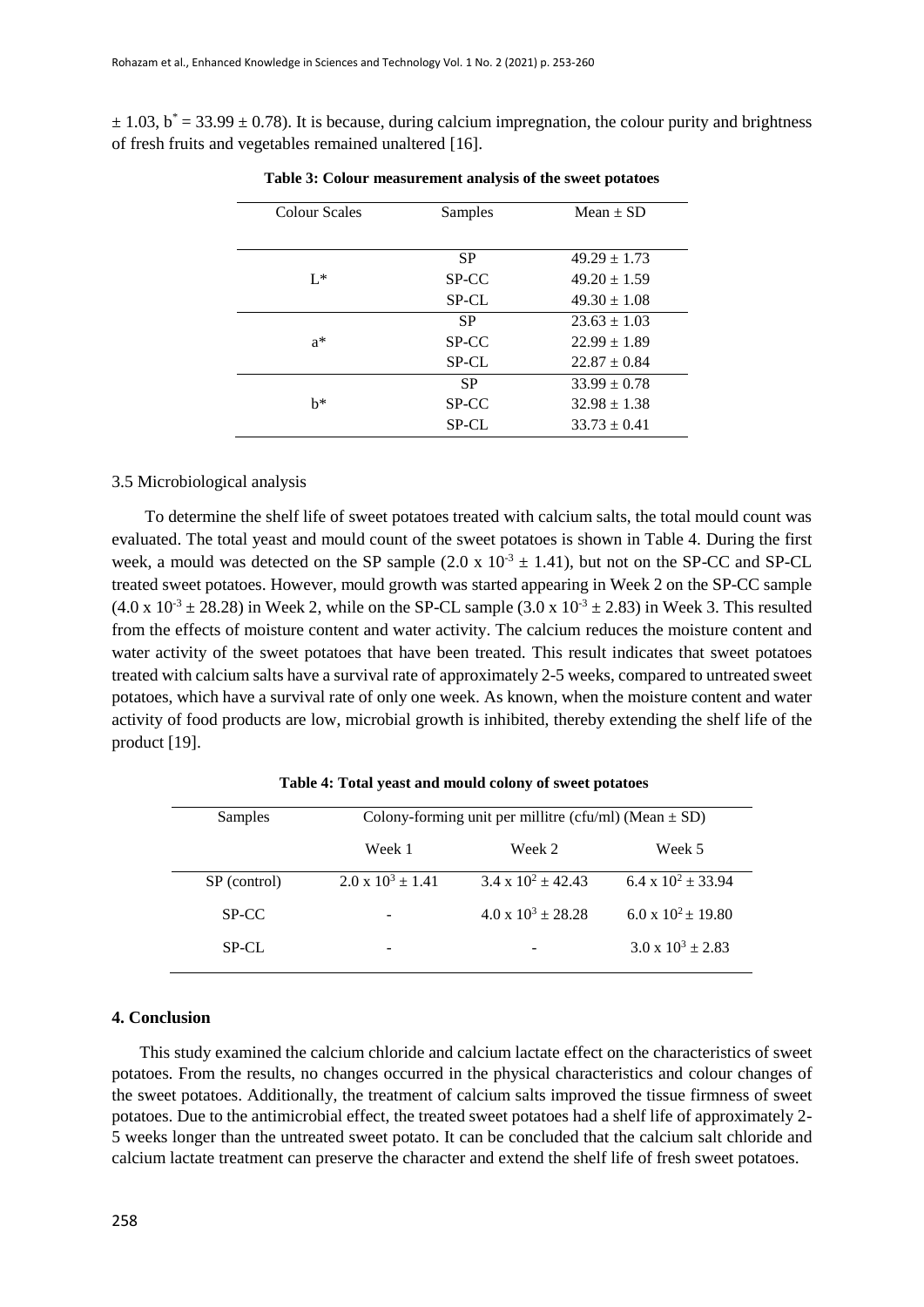#### **Acknowledgement**

We would like to thank Universiti Tun Hussein Onn Malaysia (UTHM) especially Faculty of Applied Science and Technology (FAST) for the research facilities provided.

#### **References**

- [1] G. G., Ainsworth, A. S. Sussman , "The fungi an advanced treatise: the fungal cell.," New York: Academic Press., 1965.
- [2] N. Shaari, R. Shamsudin, M. Z. M. Nor, and N. Hashim, "Quality attributes of Malaysia purplefleshed sweet potato at different peel condition," *Agronomy*, vol. 11, no. 5, pp. 1–14, 2021, doi: 10.3390/agronomy11050872.
- [3] M. O. Oke and T. S. Workneh, "A review on sweet potato postharvest processing and preservation technology," *African J. Agric. Res.*, vol. 8, no. 40, pp. 4990–5003, 2013, doi: 10.5897/AJAR2013.6841.
- [4] M. Schmidt, E. Zannini, and E. K. Arendt, "Recent advances in physical post-harvest treatments for shelf-life extension of cereal crops," *Foods*, vol. 7, no. 4, pp. 1–22, 2018, doi: 10.3390/foods7040045.
- [5] S. M. Alzamora, D. Salvatori, M. S. Tapia, A. López-Malo, J. Welti-Chanes, and P. Fito, "Novel functional foods from vegetable matrices impregnated with biologically active compounds," *J. Food Eng.*, vol. 67, no. 1–2, pp. 205–214, 2005, doi: 10.1016/j.jfoodeng.2004.05.067.
- [6] I. Luna-Guzmán and D. M. Barrett, "Comparison of calcium chloride and calcium lactate effectiveness in maintaining shelf stability and quality of fresh-cut cantaloupes," *Postharvest Biol. Technol.*, vol. 19, no. 1, pp. 61–72, 2000, doi: 10.1016/S0925-5214(00)00079-X.
- [7] G. A. Manganaris, M. Vasilakakis, G. Diamantidis, and I. Mignani, "Effect of calcium additives on physicochemical aspects of cell wall pectin and sensory attributes of canned peach (Prunus persica (L) Batsch cv Andross)," *J. Sci. Food Agric.*, vol. 85, no. 10, pp. 1773–1778, 2005, doi: 10.1002/jsfa.2182.
- [8] S. Tappi *et al.*, "Optimization of Vacuum Impregnation with Calcium Lactate of Minimally Processed Melon and Shelf-Life Study in Real Storage Conditions," *J. Food Sci.*, vol. 81, no. 11, pp. E2734–E2742, 2016, doi: 10.1111/1750-3841.13513.
- [9] Y. Yu, X. Jiang, H. S. Ramaswamy, S. Zhu, and H. Li, "High Pressure Processing Treatment of Fresh-Cut Carrots: Effect of Presoaking in Calcium Salts on Quality Parameters," *J. Food Qual.*, vol. 2018, 2018, doi: 10.1155/2018/7863670.
- [10] J. Liu *et al.*, "Enhancing the hardness of potato slices after boiling by combined treatment with lactic acid and calcium chloride: Mechanism and optimization," *Food Chem.*, vol. 308, 2020, doi: 10.1016/j.foodchem.2019.05.106.
- [11] I. Sugri, B. K. Maalekuu, F. Kusi, and E. Gaveh, "Quality and Shelf-life of Sweet Potato as Influenced by Storage and Postharvest Treatments," *Trends Hortic. Res.*, vol. 7, no. 1, pp. 1–10, 2017, doi: 10.3923/thr.2017.1.10.
- [12] L. M. Pereira, C. C. Ferrari, S. D. S. Mastrantonio, A. C. C. Rodrigues, and M. D. Hubinger, "Kinetic aspects, texture, and color evaluation of some tropical fruits during osmotic dehydration," *Dry. Technol.*, vol. 24, no. 4, pp. 475–484, 2006, doi: 10.1080/07373930600611968.
- [13] C. C. Ferrari, S. M. Carmello-Guerreiro, H. M. A. Bolini, and M. D. Hubinger, "Structural changes, mechanical properties and sensory preference of osmodehydrated melon pieces with sucrose and calcium lactate solutions," *Int. J. Food Prop.*, vol. 13, no. 1, pp. 112–130, 2010, doi: 10.1080/10942910802227934.